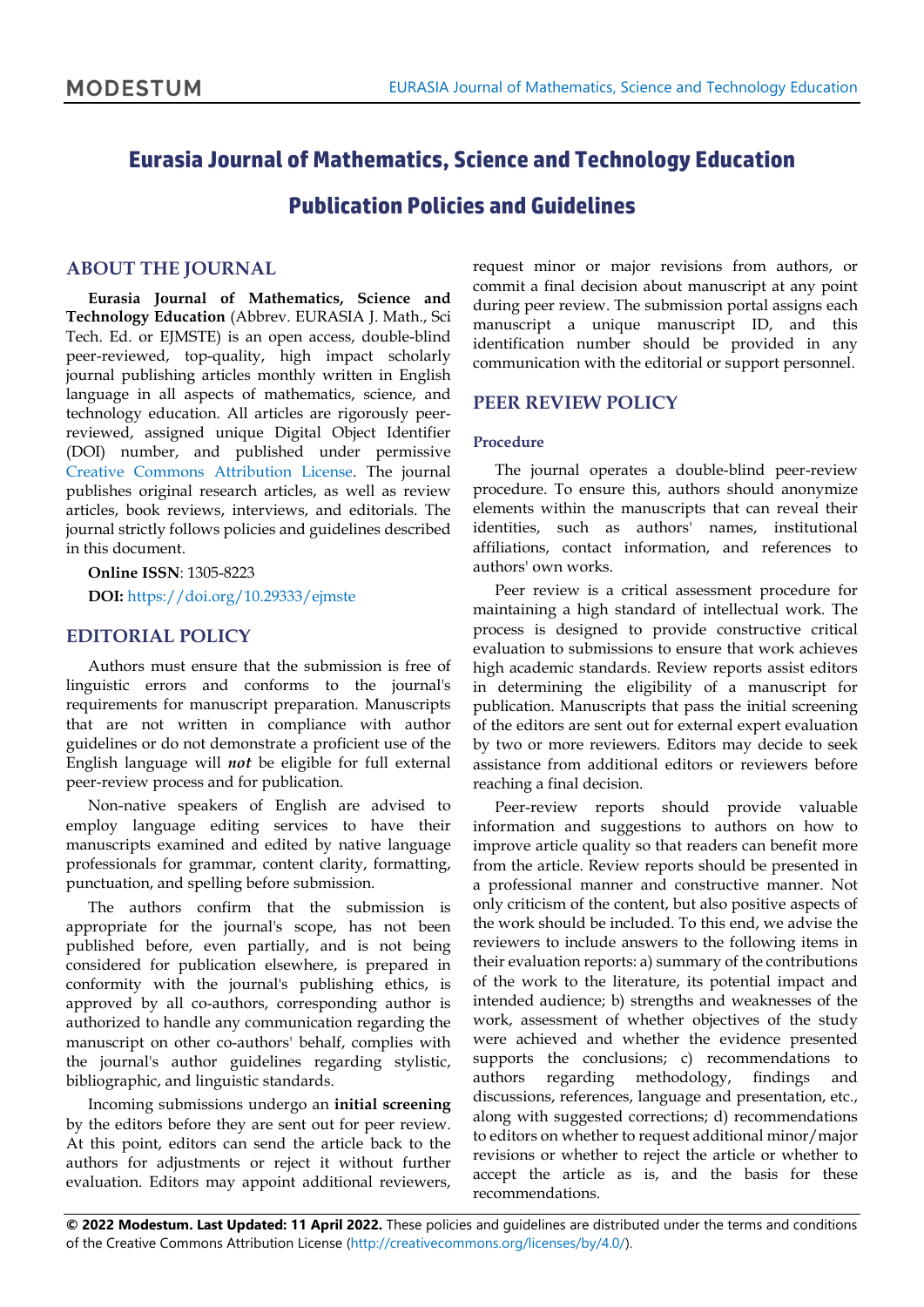Review process is expected to be completed within **6- 9 months after submission**. In some cases, longer times may be unavoidable depending on feedback from reviewers, author response times to revisions, and the number of revisions.

#### **Competing interests**

If reviewers realize a competing interest that might influence the review report, they should immediately alert the editors and refrain from continuing the review. Competing interests occur when a professional decision might be affected by another interest, such as a monetary connection, an intellectual trust, or an individual relationship or competition. To maintain high levels of objectivity and credibility, we ask the reviewers to disclose any possible competing interests.

#### **Confidentiality**

Submission content, including its abstract, ideas, and research data, should be treated as privileged information by reviewers and editors, and should not be shared with any third parties or used personally. As part of the double-blind peer-review process, authors and reviewers should be cautious not to reveal their identities.

#### **Timeliness**

We request that reviewers deliver review reports on time to ensure a good publication experience for everyone. If reviewers fail to meet the review deadline, they should notify the editorial office and request an extension as soon as possible.

## **PUBLICATION ETHICS**

**Eurasia Journal of Mathematics, Science and Technology Education** is a peer-reviewed academic journal that operates on a double-blind review system. Publisher, editors, reviewers, and authors are required to follow our guidelines and standards, as well as best practices in research and publication ethics to guarantee that readers of the journal content have access to highquality research works. We support the guidelines of Committee on Publication Ethics (COPE) [\(https://publicationethics.org/\)](https://publicationethics.org/), and follow its flowcharts when dealing with suspected violations of publication ethics.

**Authorship:** Authors must have made significant academic contributions for the study's idea, proposal, information collection, analysis, and explanation. All authors must contribute to the development, critical revision, and final approval of the work. As a result, they must agree to accept responsibility for the work. During submission, all co-authors must enter their complete names, e-mail addresses (institutional e-mails are preferred), institutions, and countries into the

submission portal. ORCID is required for corresponding author. It is strongly recommended that all co-authors provide their unique identifiers such as ORCIDs, Scopus Author IDs, Web of Science ResearcherIDs, Loop Profiles, personal webpages, etc. Additionally, each author's contribution should be explicitly stated. Contributions of non-authors should be credited as an acknowledgement.

**Declaration of competing interests:** Authors must state any potential competing interests that may affect or prejudice their study, such as financial or personal ties, rivalries, or religious convictions. Example of these competing interests include monetary relationships or agreements with an establishment whose invention was utilized or mentioned in the research; any monetary interests derived from a business relationship with a competitor; any remuneration made directly to an author(s) to write the manuscript; and other monetary connections, or other circumstances that may elevate questions about the objectivity of the work or the views expressed within the text. Authors may be requested for more information on the nature of the stated interests. The article may be withheld from publishing depending on the specifics of the case. If the manuscript is accepted for publication, the competing interests are disclosed in a note before the references section.

**Funding:** All funding information, including the grant numbers, should be provided by the authors. Funders or sponsors may be an individual, a business enterprise, or a public agency, such as a university or a research council. If funders or sponsors play a role, even minor, in the design or implementation of research content, details of the case should be included.

**Research on live subjects:** Authors are responsible for ensuring that the submission adheres to all relevant rules and guidelines of the journal's associated organizations and regulatory frames, such as [WMA](https://www.wma.net/policies-post/wma-declaration-of-helsinki-ethical-principles-for-medical-research-involving-human-subjects/) [Declaration](https://www.wma.net/policies-post/wma-declaration-of-helsinki-ethical-principles-for-medical-research-involving-human-subjects/) of Helsinki – Ethical principles for medical research [involving](https://www.wma.net/policies-post/wma-declaration-of-helsinki-ethical-principles-for-medical-research-involving-human-subjects/) human subjects. Authors must seek and record established ethics committee approvals, participant consents, and other documents necessary for the research if live subjects are involved.

**Informed participant consent:** To ensure compliance with relevant laws and guidelines, necessary consents and permissions must be received from the participants in order to obtain and use personal information. Signed consent forms should not be sent to the journal since they may contain sensitive participant data. Rather, authors should provide a declaration stating that informed consents were acquired from participants. Additionally, related documents and proofs are stored to be presented upon request from legal authorities.

**Vulnerable groups and individuals:** Special care should be given to groups or persons who may be incapable of predicting, dealing with, or recovering from the influence of study execution. It is possible that did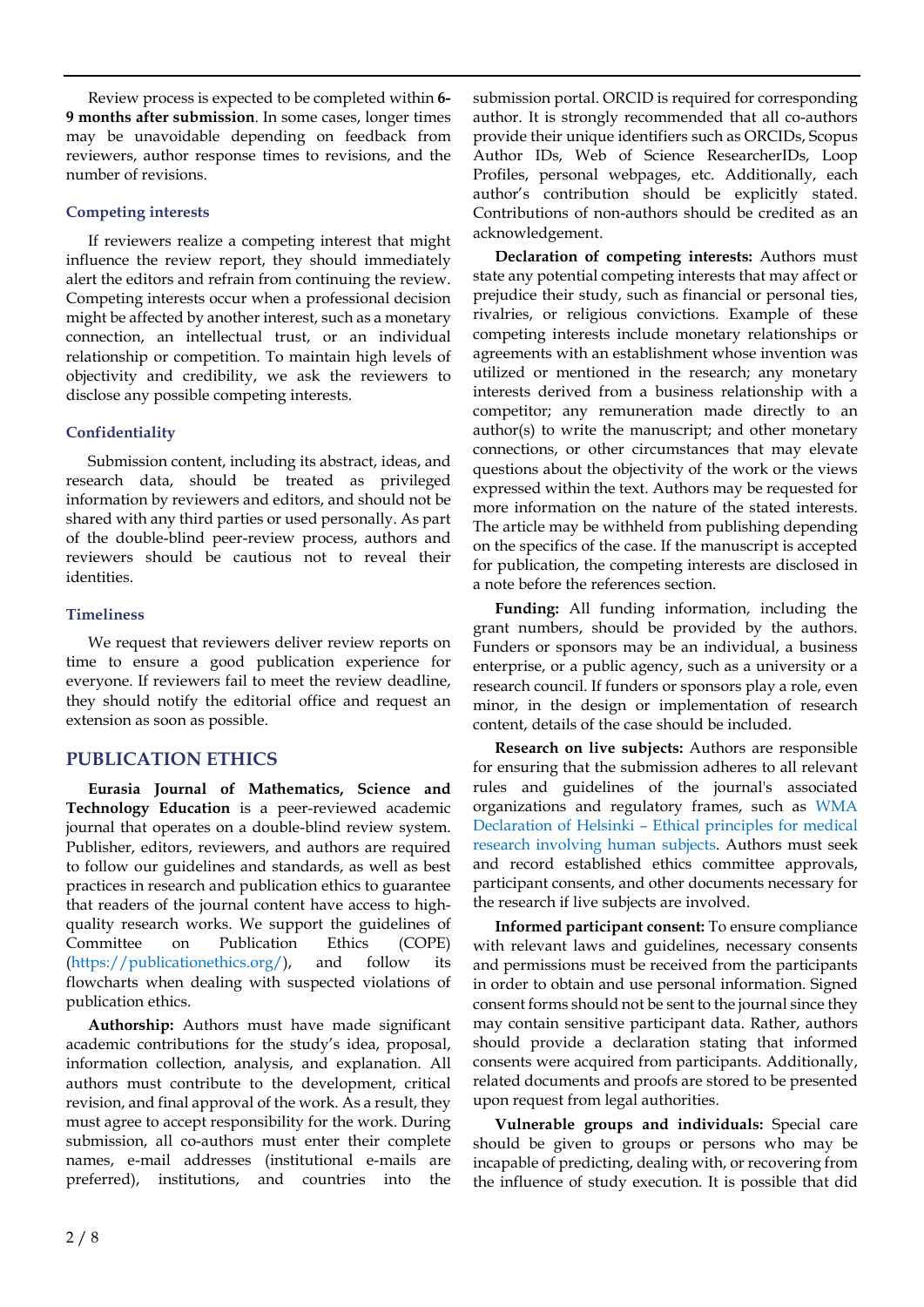not understand the nature of the study to obtain informed consent, and, therefore, were vulnerable to coercion. The study may engage these groups and people only if their involvement is absolutely necessary to carry out the research, and the output of the study is beneficial for them.

**Handling confidential data:** Confidentiality of the data obtained from individuals or organisations is critical and should not be used without their permission. Authors are expected to take all required steps to secure sensitive participant information, and protect the participants from any potential bodily or psychological damage.

**Data sharing and reproducibility:** Articles should include statements regarding whether the data of the study will be made available to readers. The statement may convey additional information such as whether credentials such as study procedures will be available; when, for how long, and under what access procedures the data will be accessible. [Mendeley](https://data.mendeley.com/) Data may be used to supply and share related data.

**Intellectual property:** Authors should avoid using copyrighted material in the submitted manuscript. If such material must be included, in accordance with the applicable laws and regulations, authors should have received explicit permission from copyright holder that the material can be reproduced under the terms and conditions of Creative Commons [Attribution](https://creativecommons.org/licenses/by/4.0/) License.

**Ethical oversight:** All associated individuals and organisations, including editors, reviewers, authors, editorial officials, and publisher, must adhere to rigorous ethical guidelines throughout the publishing process and act according to the following COPE statement: "Ethical oversight should include, but is not limited to, policies on consent to publication, publication on vulnerable populations, ethical conduct of research using animals, ethical conduct of research using human subjects, handling confidential data, and ethical business/marketing practices."

**Post-publication corrections and retractions:** While all articles are subject to numerous checks during the prepublication processes, published articles may still contain occur. When such errors are discovered, regardless of the cause or source of the error, they are addressed by posting a correction notice explaining the corrections made to the original publication. Similarly, serious errors that undermine the study's findings and conclusions may result in the retraction of the original article. The journal reserves the right to issue retractions if the work is proven to have serious misconduct such as plagiarism. In such circumstances, in line with its ethical understanding and in accordance with the appropriate [COPE](https://publicationethics.org/) guidelines, the journal does not hesitate to take the necessary actions required by the case.

**Complaints and appeals:** When selecting articles for publication and when handling editorial procedures,

editors have considerable discretion. To reach their final selections, they consider many factors, such as the importance of the research question, the quality of the presentation, and the diversity. Authors may direct their complaints and appeals regarding the editorial processes or decisions to [editor@modestum.co.uk](mailto:editor@modestum.co.uk) with the details of issue and supportive documents. They will be examined in accordance with applicable [COPE](https://publicationethics.org/) policies and procedures.

### **Roles and Responsibilities**

**Authors:** Authors certify by submitting a work to the journal that the submission is the authors' original study that has not been published elsewhere or is not currently under review by another journal. If the manuscript, or portions of the manuscript, or its supporting data is published or presented before, the editors should be notified during submission. The submission should comply with the journal's ethical policies. Authors should disclose any potential competing interests openly and transparently. Works that involve living subjects should be carried out in accordance with institutional, national, and international rules and regulations by obtaining appropriate ethical approval documents and participant consents. All works of others should be correctly referenced. All funding information should be clearly stated, and all non-author contributions should be acknowledged. The editor should be notified promptly if substantial mistakes or inconsistencies are discovered in a submitted manuscript or in an article that is already published.

**Peer-reviewers:** Any researcher who has been invited to review the manuscript should notify the editor if they believe they are not able to evaluate the submission or have a competing interest. All data concerning the manuscript must be treated as privileged information and kept private. Reviews must be conducted fairly and within a reasonable timeframe.

**Editors:** All editors are selected from among outstanding researchers in their respective scientific disciplines. They are responsible for managing the editorial processes of the incoming manuscripts. In order to get additional expert opinions and to assist in their decisions, editors invite external reviewers to provide a comprehensive evaluation of the article. Next, editors decide whether to accept the article for publication based on review reports and their own objective assessments. During editorial processes, editors are expected to treat all authors and manuscripts equally, without bias. All information about the text must be kept strictly secret. In the event of a competing interest, the editor must notify the managing editor to release him or her from responsibility for the work. Editors must take the appropriate steps and/or impose the appropriate consequences in the event of a malpractice. If errors are detected in published articles, the literature should be corrected by issuing appropriate correction or retraction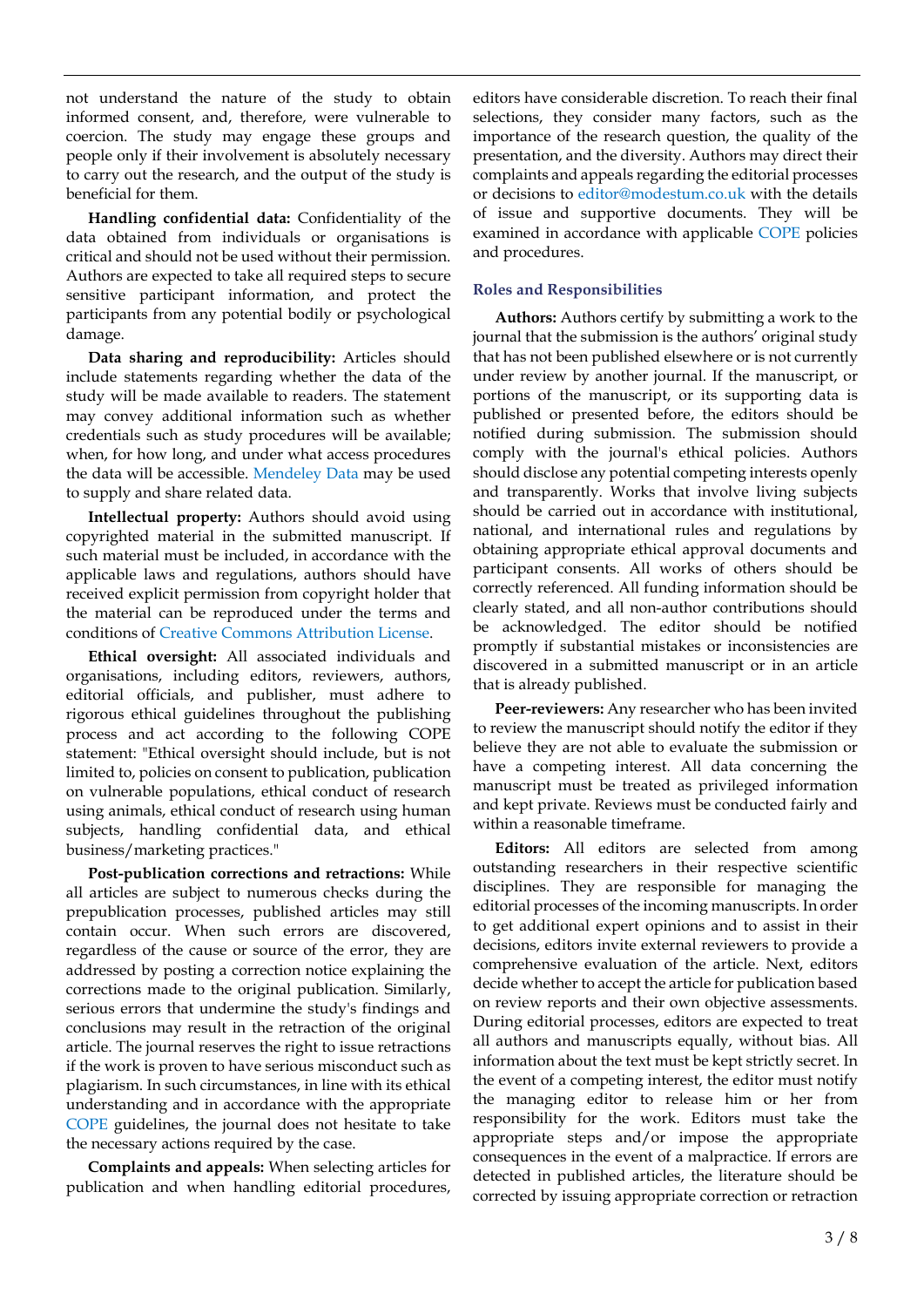notices. Editorial process for an article submitted by a member of the editorial board must be conducted by another editor to ensure the objectivity and transparency.

**Publisher:** The publisher provides the journal with the required resources, such as submission and publication portal, plagiarism checking tools, DOI identifiers, hosting, and content preservation. The publisher should take reasonable steps to protect the editorial autonomy.

### **Plagiarism and Malpractice Policy**

Authors must avoid any unethical and improper actions such as plagiarism, simultaneous submission, fabrication, fraud authorship, copyright breaches, hiding competing interests, etc. For further information, see the following resources:

Åstedt-Kurki, P., & Kaunonen, M. (2018). Ethics in nursing research and research publications. *Scandinavian Journal of Caring Sciences, 32*(2), 449-450. <https://doi.org/10.1111/scs.12593>

Committee on Publication Ethics (COPE). (2017). *Core practices*. <https://publicationethics.org/core-practices>

Graf, C., Wager, E., Bowman, A., Fiack, S., Scott-Lichter, D., & Robinson, A. (2007). Best practice guidelines on publication ethics: A publisher's perspective. *International journal of clinical practice. Supplement*, *61*(152), 1-26. <https://doi.org/10.1111/j.1742-1241.2006.01230.x>

International Committee of Medical Journal Editors (ICMJE). (n.d.). *Recommendations forthe conduct, reporting, editing, and publication of scholarly work in medical journals*. <https://www.icmje.org/icmje-recommendations.pdf>

Singhal, S., & Kalra, B. S. (2021). Publication ethics: Role and responsibility of authors. *Indian Journal of Gastroenterology, 40*, 65-71. <https://doi.org/10.1007/s12664-020-01129-5>

WAME Publication Ethics Committee. (n.d.). *Recommendations on publication ethics policies for medical journals*. World Association of Medical Editors (WAME). [http://wame.org/recommendations-on-publication](http://wame.org/recommendations-on-publication-ethics-policies-for-medical-journals)[ethics-policies-for-medical-journals](http://wame.org/recommendations-on-publication-ethics-policies-for-medical-journals)

By submitting a work, authors certify that the submission is free of the aforementioned malpractices, the work adheres to ethical norms, applicable laws and regulations, all necessary consents, permissions, and legal documents are prepared. The authors assume full accountability for the views, results, discussions, and conclusions provided in the articles and to resolve any issues that may arise from inclusion of copyrighted content without the necessary permission.

Plagiarism is the use of intellectual property from the existing literature, in whole or in part, by copying as is or translating from another language. Plagiarism or repetition of another text is prohibited, even if it is a prior

publication by the author. As an exception, i) works derived from the author's own university thesis; ii) preliminary studies of the author presented in a conference or as a poster will not be considered as plagiarism. Additionally, results from a database and registries of clinical studies might be repeated in more than one article. If unsure, authors should consult the editorial office before submission.

To prevent plagiarism, all submissions undergo an initial screening using iThenticate through the submission portal. iThenticate by Crossref is a plagiarism detection software that compares a manuscript with the existing literature, which includes millions of published articles. Editors are encouraged to utilize this tool for all manuscript revisions.

When an ethical misconduct, such as plagiarism, is discovered about a manuscript under review or a published article, editors must investigate the details of the case and take necessary actions using appropriate COPE [flowcharts,](https://publicationethics.org/guidance/Flowcharts) even if the misconduct is discovered years after publication. In such cases, the manuscript under review may be immediately rejected, the published article may be retracted, and relevant legal bodies may be informed about the details of the case.

### **SUBMISSION GUIDELINES**

New manuscripts should be submitted through the online portal accessible via the "Submit [Manuscript"](https://www.editorialpark.com/ejmste) link on the journal website.

Only manuscripts written in **English** language will be considered for publication. Authors may use British or American English provided they are consistent throughout the manuscript. Submissions must be relevant to the journal's scope and prepared in compliance with its [Publication](https://www.ejmste.com/home/publication-ethics) Ethics. All authors agree to the submission and share full responsibility for all content presented in the manuscripts, including opinions, results, images, discussions, and conclusions. The article should be original work by authors, not be published before or currently being evaluated for publication in another journal.

All co-author information **must** be entered on the submission portal **at the time of submission**. Any request to change authorship (such as adding/deleting authors or modifying order of authors) during revisions must be well justified, and they are subject to editorial approval. No change in authorship is allowed after the manuscript is accepted for publication.

#### **Manuscript Preparation**

Manuscripts should be prepared using a word processing software, such as Microsoft Word, and saved as one of the following acceptable file formats: .docx, .doc, or .rtf. Authors are encouraged to use the following layout options: A4 size, normal margins, portrait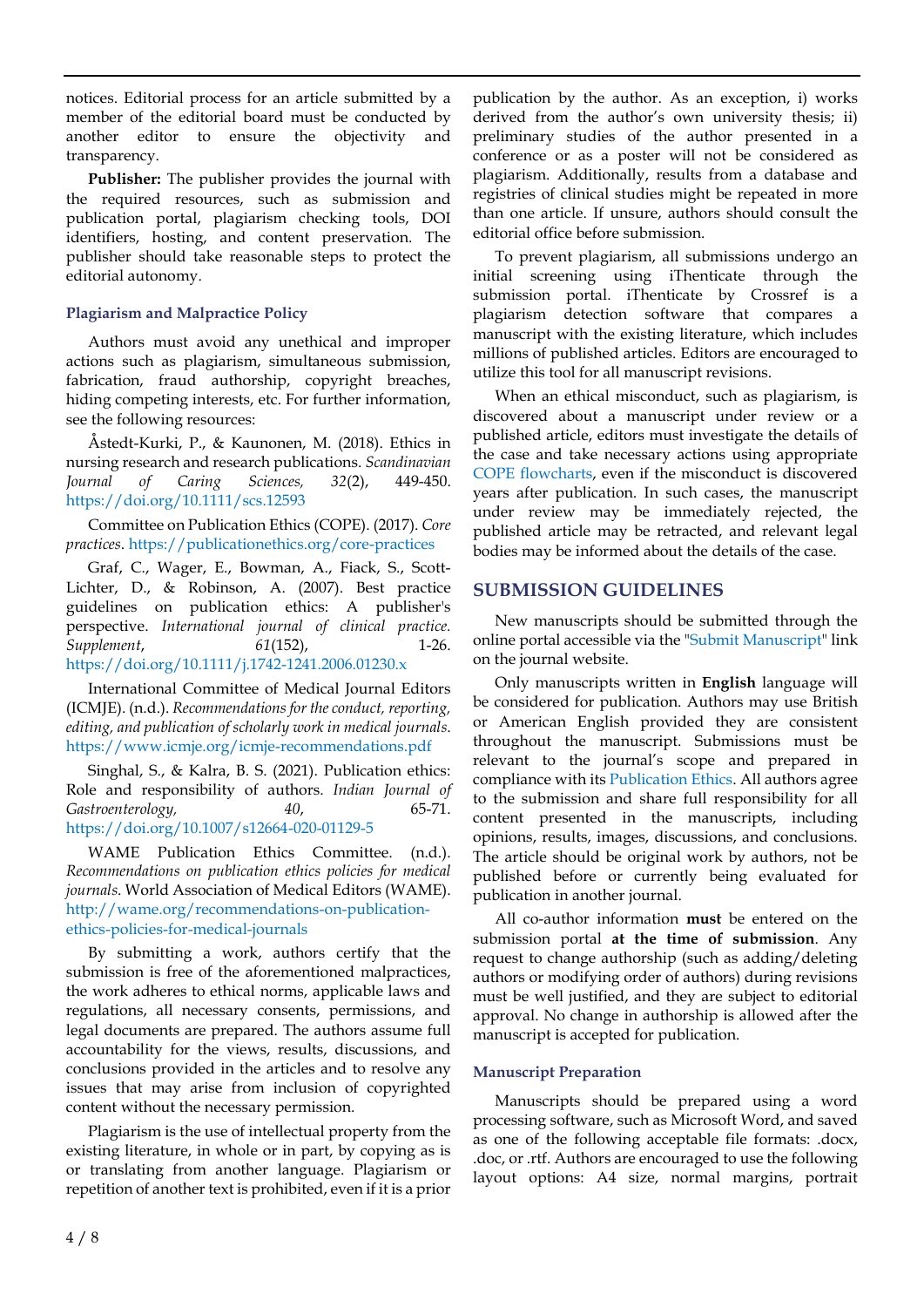orientation, single columns, 1.5 line spacing, justified text alignment with 11-pt or 12-pt sized common fonts, such as Calibri or Times New Roman. First-, second-, and third-order headings should be clearly distinguishable.

Although there is no limit on the length of the research articles, authors are recommended to keep the main text of the body below 10,000 words. Review articles should integrate current knowledge with a novel methodology or present important suggestions to shape the area of study, rather than merely summarizing existing literature.

Authors should provide two separate documents during submission: title page and blinded text.

**Title page:** This document provides the names and institutions of the authors as well as the corresponding author's contact information. Additional declarations such as contributions of each author, potential competing interests, acknowledgements of people, and funding should be provided in this document. Title page should not contain any abbreviations. If the work is derived from a thesis or preliminary versions were previously presented in a scientific meeting, details should be included in this document.

**Blinded text:** This document constitutes the main body of the text. In accordance with the double-blind peer-review rules adopted by the journal, it should not contain information that may disclose the authors' credentials, including their names, institutions, contact information, and references to their own works. Grammar and punctuation standards should be followed when preparing the content. Authors should try not to use abbreviations, and if unavoidable, they should be cited in parentheses the first time they are used. Figures and tables should be numbered sequentially in the text. International system of units should be followed in the representation of all units in the text. Appendices and supplementary materials should be placed after the references.

Blinded text should include the following sections:

• **Title and Running head:** The manuscript should include a title of no more than 15 words which presenting a brief description of the work. Title should not include any abbreviations or acronyms.

• **Abstract and keywords:** In this section, the work should be summarized in a clear and concise manner. The abstract should be no more than 150 words long and should not include any undefined abbreviations or references. Authors should provide three to six keywords.

• **Contribution to the literature:** In three or four sentences, authors should summarize how the article contributes to the current literature. Authors can highlight the uniqueness and importance of their work in terms of research topics, its methodologies,

and/or outcomes. This part is intended for readers to easily compare the article with earlier works, and to understand how this article enhances the scholarship in the subject.

• **Structured text:** Authors are recommended to structure their manuscript as follows: *Introduction* should introduce readers to some background information required to understand the rest of the article, and clearly define the purpose of the research. *Materials and Methods* should describe how the research was carried out, and provide information such as the study's design, timeline, context, participant profiles, and interventions. *Results* should present the data collected and statistical analysis performed during the study. *Discussions* should explain the significance of the results by comparing them with those of earlier studies. *Conclusions* should state main conclusions, limitations of the study, and possible future studies.

• **References:** The latest version of the American Psychological Association (APA) formatting and style guidelines (seventh edition) should be followed in references. Unique Digital Object Identified (DOI) numbers should be included whenever possible. More information on references and citations will be provided below.

### **References and Citations**

Latest version of APA style should be used as the referencing style. Authors should maintain consistency across the references.

- Each citation inside the text must be included in the list of references. Alternatively, each reference should be cited inside the text.
- Where an author publishes two or more works in the same year, they should be differentiated using 2020a, 2020b, etc.
- op., cit., or ibid. should not be used.
- 'n.d.' should be used to indicate that no date is available, both in in-text citations and references.
- When citing a study done by three or more authors, authors should use et al. within the main text, but provide the full names of all authors in the references section.

• In the text, after the quoted material, authors should provide the author's last name, publication year, and page numbers, if available, i.e. (Jones, 1998, p. 64).

• All direct citations should include a page reference.

The following are some examples:

### *Journal articles*

Gungor, A., Kool, D., Lee, M., Avraamidou, L., Eisink, N., Albada, B., van der Kolk, K., Tromp, M., &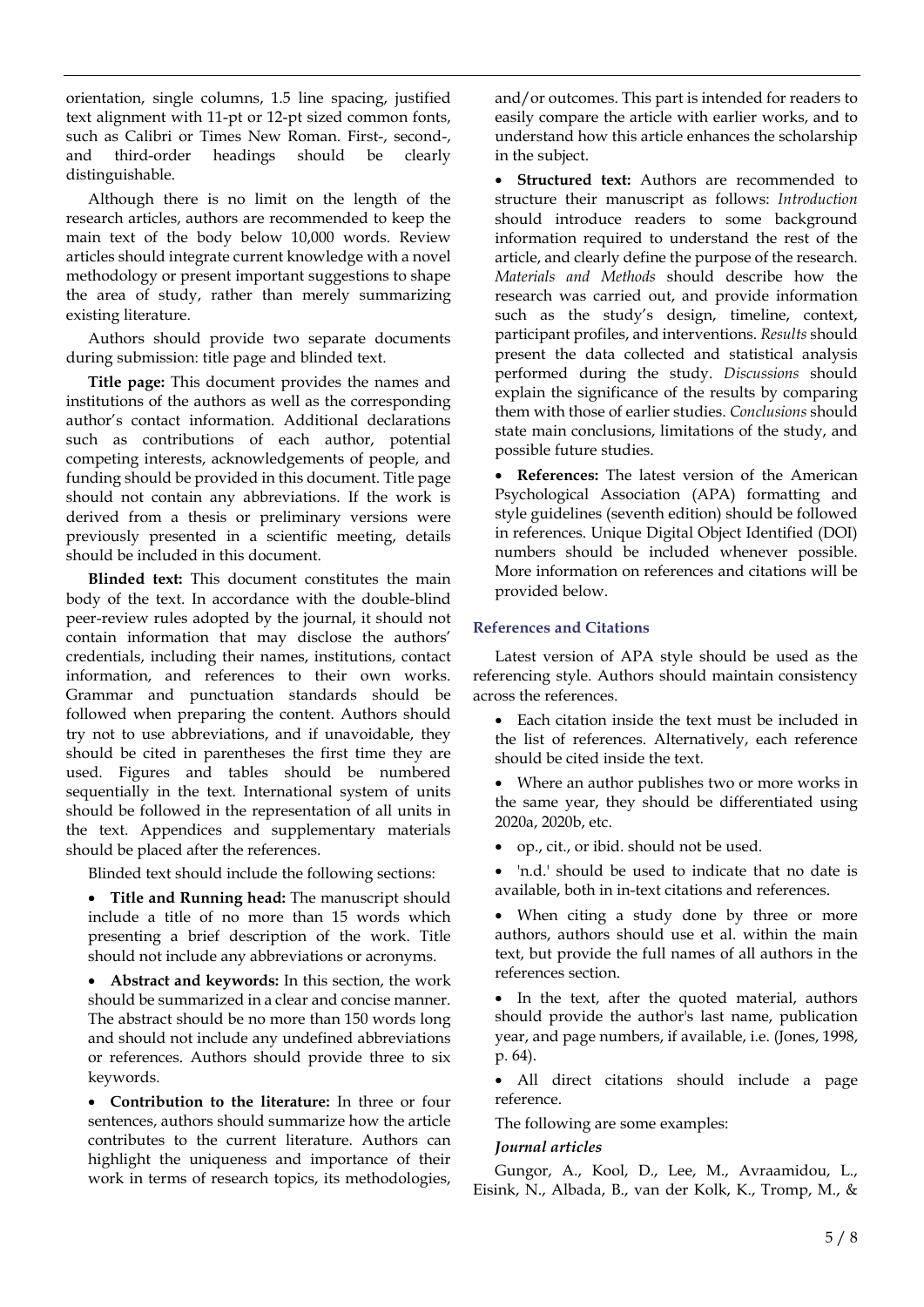Bitter, J. H. (2022). The use of virtual reality in a chemistry lab and its impact on students' self-efficacy, interest, self-concept and laboratory anxiety. *Eurasia Journal of Mathematics, Science and Technology Education, 18*(3), em2090. <https://doi.org/10.29333/ejmste/11814>

Hansen, E. K. S., & Naalsund, M. (2022). The role of teacher actions for students' productive interaction solving a linear function problem. *International Electronic Journal of Mathematics Education, 17*(3), em0685. <https://doi.org/10.29333/iejme/11921>

Ivánková, P., Halakova, Z., & Čolláková, D. (2022). The influence of a science camp experience on pupils motivating to study natural sciences. *Eurasia Journal of Mathematics, Science and Technology Education, 18*(3), em2084. <https://doi.org/10.29333/ejmste/11709>

Katsantonis, I. (2021). Cross-country perspective on reverse pathway dynamics between teachers' selfefficacy and job satisfaction. *Pedagogical Research, 6*(2), em0092. <https://doi.org/10.29333/pr/9726>

#### *Books*

Abramovich, S., & Connell, M. L. (2021). *Developing deep knowledge in middle school mathematics*. Springer International Publishing.

Barkatsas, T., & McLaughlin, P. (Eds.). (2021). *Authentic assessment and evaluation approaches and practices in a digital era: A kaleidoscope of perspectives*. Brill.

### *Chapter in book*

Lin, P. L., Chien, Y. T., & Chang, C. Y. (2020). Teachers' responses to an integrated STEM module: Collaborative curriculum design in Taiwan, Thailand, and Vietnam. In J. Anderson & Y.-P. Li (Eds.), *Integrated approaches to STEM education: An international perspective* (pp. 491-509). Switzerland: Springer, Cham.

Milford, T. M., & Kiddell, R. B. (2020). Glasser's choice theory and science education in British Columbia. In B. Akpan & T. J. Kennedy (Eds.), *Science education in theory and practice. Springer texts in education*. Springer, Cham. [https://doi.org/10.1007/978-3-030-43620-9\\_3](https://doi.org/10.1007/978-3-030-43620-9_3)

### *Conference papers*

Bhagat, K. K., Chang, C. Y., & Huang, R. (2017). Integrating GeoGebra with TPACK in improving preservice mathematics teachers' professional development. In M. Chang, N.-S. Chen, R. Huang, Kinshuk, D. G. Sampson, & R. Vasiu (Eds.), *Proceedings of the 17th IEEE International Conference on Advanced Learning Technologies (ICALT 2017)* (pp. 313-314). Romania: IEEE Computer Society.

Chang, C. Y., Chien, Y. H., & Cheng, P.H. (2021, August). *Educational reform in Taiwan: Comparison of curriculum contents*. Paper presented at the 2021 Annual Meeting of the Japan Society for Science Education (JSSE), Kagoshima, Japan.

### *Internet*

Bordeaux, B., & Lieberman, H. R. (2020). Benefits and risks of caffeine and caffeinated beverages. *UpToDate*. Retrieved February 26, 2020, from [https://www.uptodate.com/contents/benefits-and](https://www.uptodate.com/contents/benefits-and-risks-of-caffeine-and-caffeinated-beverages)[risks-of-caffeine-and-caffeinated-beverages](https://www.uptodate.com/contents/benefits-and-risks-of-caffeine-and-caffeinated-beverages)

CDC [@CDCgov]. (2020, June 11). *Scientists do not know if having antibodies to the virus that causes #COVID19 can protect someone from getting infected again* [Image attached] [Tweet]. Twitter. [https://twitter.com/](https://twitter.com/CDCgov/status/1271180413134876672) [CDCgov/status/1271180413134876672](https://twitter.com/CDCgov/status/1271180413134876672)

Fagan, J. (2019, March 25). *Nursing clinical brain*. OER Commons. Retrieved January 7, 2020, from [https://www.oercommons.org/authoring/53029](https://www.oercommons.org/authoring/53029-nursing-clinical-brain/view) [nursing-clinical-brain/view](https://www.oercommons.org/authoring/53029-nursing-clinical-brain/view)

Lane, D. A., & Lip, G. Y. H. (2013). Treatment of hypertension in peripheral arterial disease. *Cochrane Database of Systematic Reviews*. <https://doi.org/10.1002/14651858.CD003075.pub3>

National Geographic [@natgeo]. (n.d.). *IGTV* [Instagram profile]. Instagram. Retrieved December 8, 2019, from [https://www.instagram.com/natgeo/](https://www.instagram.com/natgeo/channel/) [channel/](https://www.instagram.com/natgeo/channel/)

Toner, K. (2020, September 24). *When Covid-19 hit, he turned his newspaper route into a lifeline for senior citizens*. CNN. [https://www.cnn.com/2020/06/04/us/corona](https://www.cnn.com/2020/06/04/us/coronavirus-newspaper-deliveryman-groceries-senior-citizens-cnnheroes-trnd/index.html) [virus-newspaper-deliveryman-groceries-senior](https://www.cnn.com/2020/06/04/us/coronavirus-newspaper-deliveryman-groceries-senior-citizens-cnnheroes-trnd/index.html)[citizens-cnnheroes-trnd/index.html](https://www.cnn.com/2020/06/04/us/coronavirus-newspaper-deliveryman-groceries-senior-citizens-cnnheroes-trnd/index.html)

### **Tables and Figures**

Tables should be self-descriptive and easily understandable. The information in the table should present new information and should not merely a repetition of the text. Tables should include clear and concise captions placed above the table. They should be provided as editable raw data and not as images. Authors should ensure that the tables fit on a single page. If too large, data should be split across multiple datasets.

Figures are visual representations of information, such as photos, maps, charts, drawings, or graphs. Figure captions should be placed below the figure. Original digital files in a major file format (e.g., jpeg, tiff, png, and bmp) for each figure must be supplied separately through the submission portal. They must be of high quality and resolution (300 dpi or better). Lowercase letters (a, b, etc.) should be used to denote multi-part figures. Figure sizes can be adjusted during the production stage to fit inside the journal's columns.

Tables and figures should be numbered in order of appearance, have their positions clearly marked within square brackets (e.g., [Table 1], [Table 2], [Table 3], [Figure 1], [Figure 2]), and be provided on separate sheets after the References in the main text.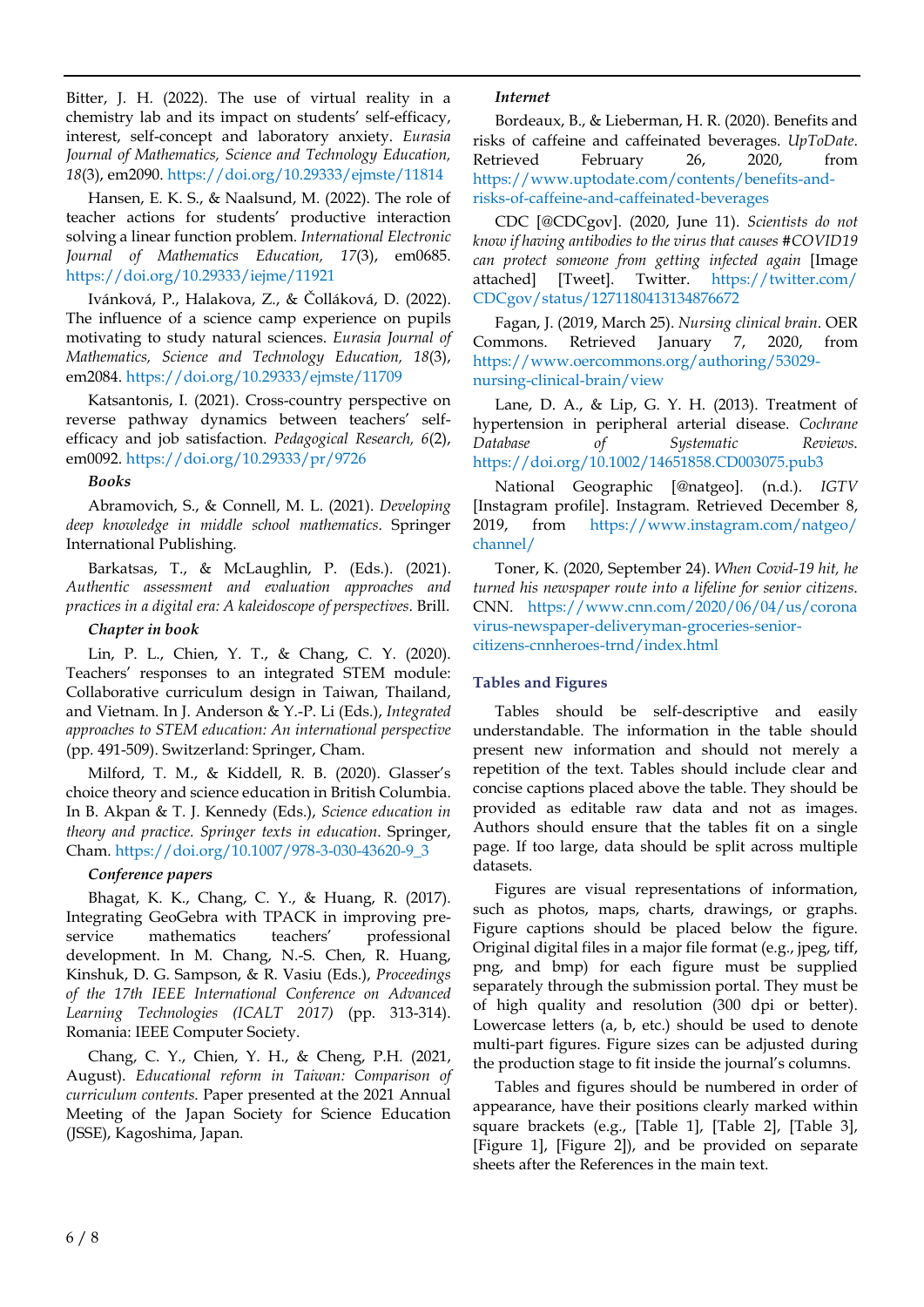#### **Final Checking**

Authors should take the following points into consideration before submission:

- The readers should be able to comprehend and assess main aspects of your research study with ease.
- Ideas are presented in a clear, concise, and complete manner.
- Manuscript is free from any repetitions, irrelevant information, or unjustified generalizations.
- Theoretical framework is explicitly stated.
- All claims are backed up with evidence and references.
- Research problems' position and significance in existing literature is emphasized.
- Chosen methodology is suitable for the problem.
- Study's findings are well presented with sufficient discussions and comparisons to existing literature.
- Objective and convincing measures exist to support the validity and reliability of the methodology and results.
- Relevant literature is properly cited.
- All authors are entered into the submission portal at the time of submission.

#### **Manuscript Submission**

Manuscripts should be submitted through the online portal at: [https://www.editorialpark.com/ejmste.](https://www.editorialpark.com/ejmste) In case of technical difficulties when submitting their works, authors should contact: [support@editorialpark.com.](mailto:support@editorialpark.com)

#### **OPEN ACCESS POLICY**

This is an open access journal. All content is freely available without charge to the user or his/her institution and without any embargo period. The journal follows the BOAI definition [\(https://www.budapest](https://www.budapestopenaccessinitiative.org/read/) [openaccessinitiative.org/read/\)](https://www.budapestopenaccessinitiative.org/read/) of open access. Articles are published under the terms of the Creative Commons Attribution License [\(https://creativecommons.org/](https://creativecommons.org/licenses/by/4.0/) [licenses/by/4.0/\)](https://creativecommons.org/licenses/by/4.0/). Everyone can download and read the article, as well as share and adapt the articles, even for commercial purposes, without requesting consent of the author or the publisher beforehand, if appropriate credit is given to the original publication. Additionally, authors are encouraged to self-archive their articles in open electronic archives that conform to standards of Open Archives Initiative [\(https://www.openarchives.org/\)](https://www.openarchives.org/).

#### **COPYRIGHT & LICENSE**

Articles are published under the Creative [Commons](https://creativecommons.org/licenses/by/4.0/) [Attribution](https://creativecommons.org/licenses/by/4.0/) License. Authors do not have to transfer copyright to the journal or publisher and retain ownership of their articles since Volume 12 Issue 5 (2016). They grant Modestum the license to publish the work as the original publisher.

Authors are not allowed to use copyrighted material in their articles unless explicit permission from the copyright holder is received to reproduce the material under Creative Commons [Attribution](https://creativecommons.org/licenses/by/4.0/) License. Authors or their institution/company cannot reserve particular use rights, and the publisher cannot insert a declaration in any published document stating, "all rights reserved."

As a result, everyone is free to use, copy, distribute, transmit, and adapt the work, if the article's original authors and citation information are acknowledged.

### **ARCHIVING & DATA POLICY**

To guarantee that all papers published in the journal are maintained and permanently accessible, a complete archival copy of each article is stored in electronic format with Portico and The British Library.

Additionally, authors are encouraged to self-archive the final PDF version of their articles in open electronic archives that conform to standards of Open Archives Initiative [\(https://www.openarchives.org/\)](https://www.openarchives.org/).

#### **ARTICLE PROCESSING FEE**

All articles published in the journal are instantly made available to all readers world-wide free of charge as part of the open access policy adopted. This is made possible by one-time Article Processing Fee (APF) payable upon article acceptance to cover the cost of publication such as peer review administration, production, online hosting, and distribution of the articles.

APF for the journal is **750USD** (plus tax where applicable). This fee is for original research articles and review articles. APF for short communications, case reports, or brief reports are charged at 50% of these listed fees. Author(s) will be charged APF rate that is effective on article submission date. We accept payments in Euro (EUR), US Dollars (USD), British Pound Sterling (GBP).

#### **Waiver Policy**

Authors with insufficient fundings or authors from low-income countries may apply to our fee waiver program for partial discounts or full waivers. Applications are evaluated individually for each case. Applications to fee waiver program are not shared with the editors and reviewers so that the editorial processes are not affected.